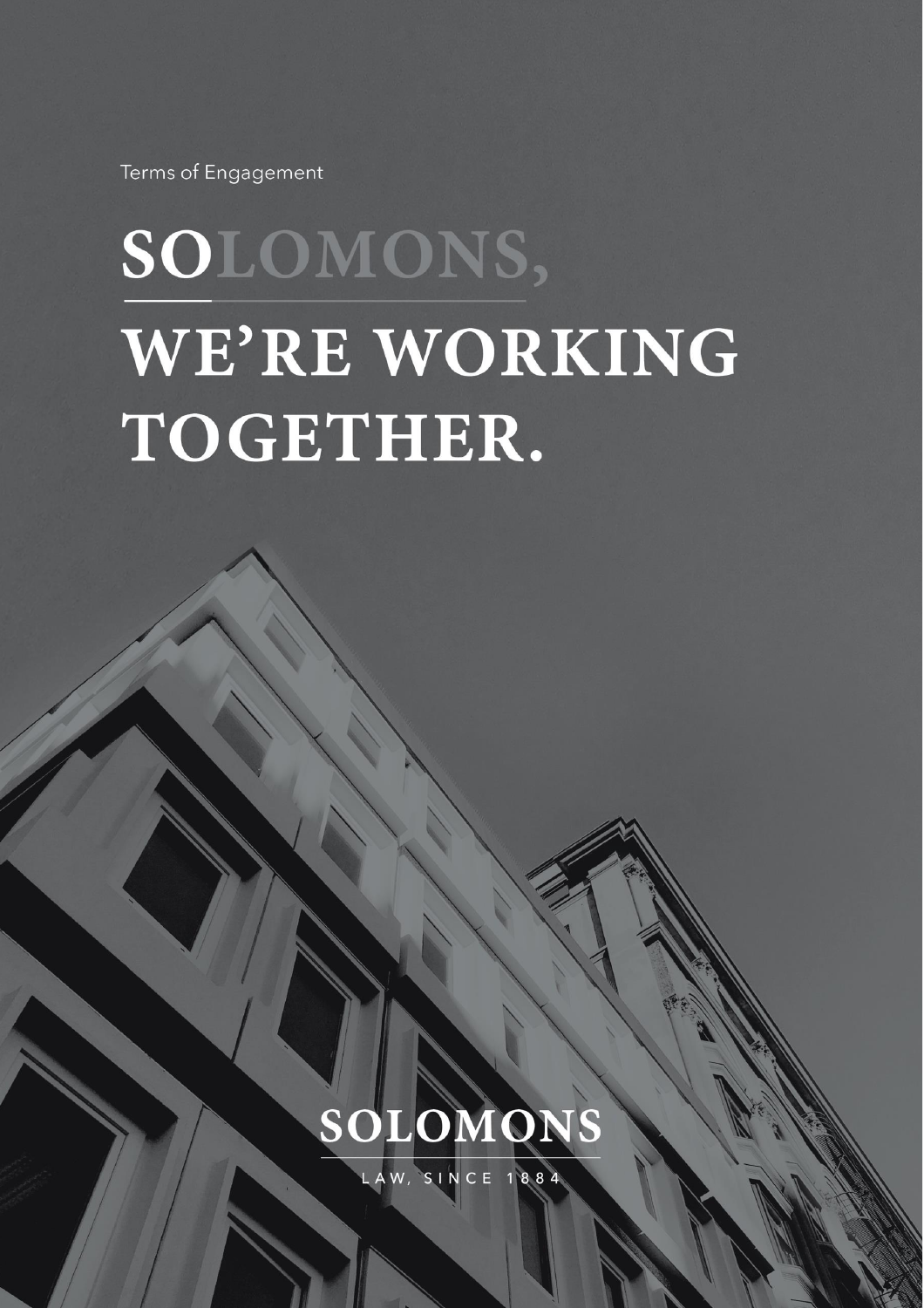# Terms of Engagement

We value transparency and clarity in our working relationship with you. Please read through our Terms of Engagement so we're on the same page.

 $\mathcal{L}_\text{max}$  and  $\mathcal{L}_\text{max}$  and  $\mathcal{L}_\text{max}$  and  $\mathcal{L}_\text{max}$  and  $\mathcal{L}_\text{max}$  and  $\mathcal{L}_\text{max}$ 

- 1 Introduction
- 2 The purpose of this document
- 3 Our letter of engagement for each file
- 4 Our duties to you
- 5 Your privacy and confidentiality
- 6 Who we can accept instructions from
- 7 Verifying your identity
- 8 Our fees and expenses
- 9 Paying your account
- 10 Money handling procedures
- 11 How we avoid conflicts of interest
- 12 Scope of our work
- 13 Intellectual property
- 14 Electronic communications
- 15 How you can help us
- 16 Limitation of liability
- 17 Ending our engagement
- 18 Storing records
- 19 New Zealand Law
- 20 Professional indemnity insurance and lawyer's fidelity fund
- 21 How we handle complaints
- 22 General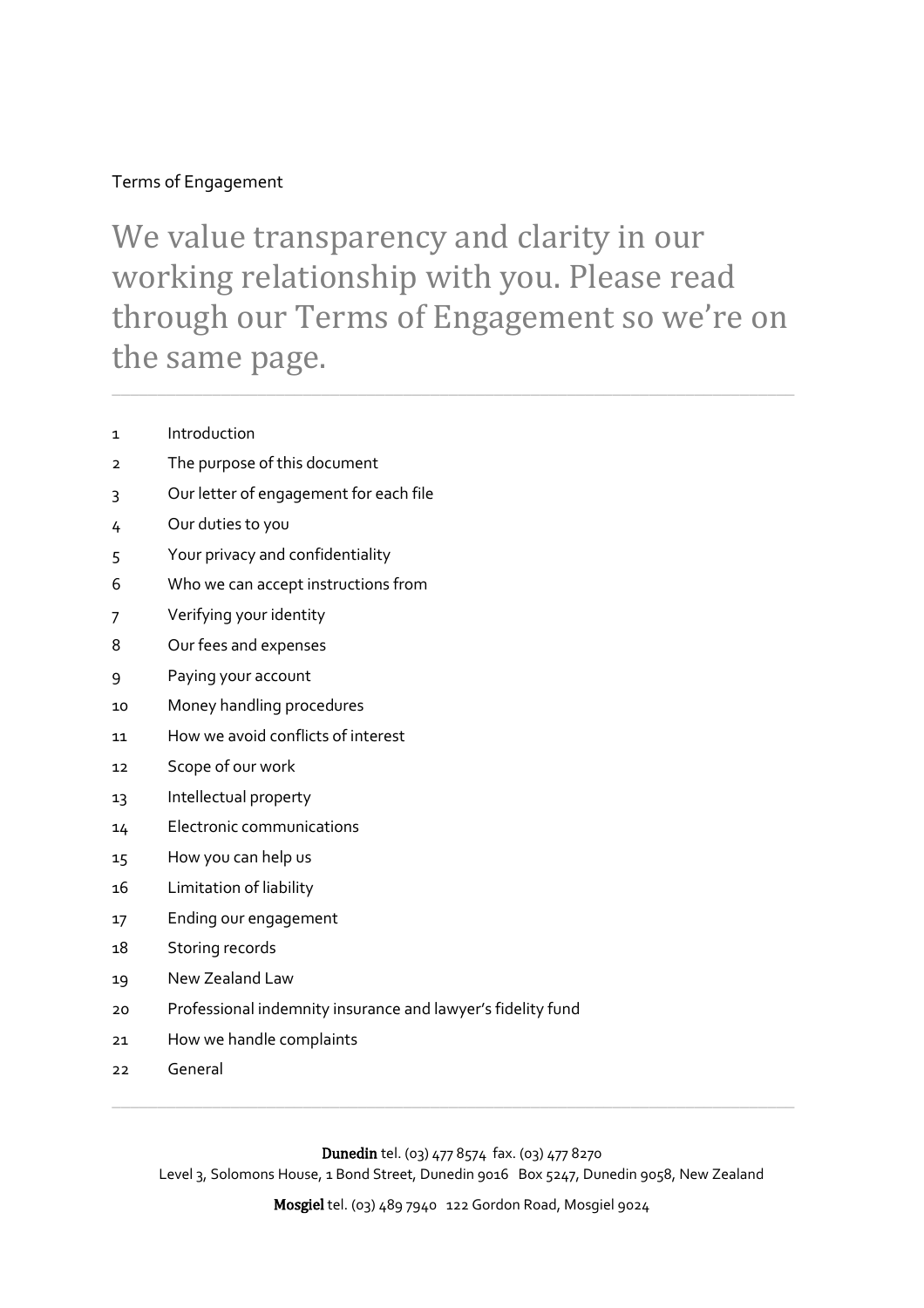# 1. Introduction

1.1 These Terms of Engagement set out the standard Terms and Conditions in which Solomons ("we/us") provide legal and related services to our clients. The Terms of Engagement apply subject to any additional or alternative terms we may agree in writing with our client ("you").

 $\mathcal{L}_\text{max}$  and  $\mathcal{L}_\text{max}$  and  $\mathcal{L}_\text{max}$  and  $\mathcal{L}_\text{max}$  and  $\mathcal{L}_\text{max}$  and  $\mathcal{L}_\text{max}$ 

# 2. The purpose of this document

2.1 This document:

- $\sim$  explains what you can expect from us and what you agree to when we work for you.
- $\sim$  includes information we are required to tell you under the New Zealand Law Society's Rules of Conduct and Client Care for Lawyers.

 $\mathcal{L}_\text{max}$  and  $\mathcal{L}_\text{max}$  and  $\mathcal{L}_\text{max}$  and  $\mathcal{L}_\text{max}$  and  $\mathcal{L}_\text{max}$  and  $\mathcal{L}_\text{max}$ 

 $\sim$  applies to any current work and future work we do for you.

# 3. Our letter of engagement for each file

- 3.1 When instructions are received from you we will give you a "Letter of Engagement". The letter will outline:
	- $\sim$  what we will do for you on that job/ work. This may also be referred to as the scope of your instructions.
	- $\sim$  the partner with overall responsibility for that job. Other members of our staff may also be involved, under that partner's supervision, where appropriate (such as where this enables us to do the job in a more efficient and timely manner). If we do not advise you in writing, then the person with overall responsibility will be the person you have instructed to that job.
	- Confirmation of how fees and disbursements will be charged in relation to your instructions.

\_\_\_\_\_\_\_\_\_\_\_\_\_\_\_\_\_\_\_\_\_\_\_\_\_\_\_\_\_\_\_\_\_\_\_\_\_\_\_\_\_\_\_\_\_\_\_\_\_\_\_\_\_\_\_\_\_\_\_\_\_\_\_\_\_\_\_\_\_\_\_\_\_\_\_

# 4. Our duties to you

- 4.1 When we do work for you, we will:
	- $\sim$  protect and promote your interests and act for you free from compromising influences or loyalties.
	- $\sim$  discuss with you your objectives and how they should best be achieved.
	- $\sim$  act competently, in a timely way, and in accordance with instructions received and arrangements made.
	- $\sim$  provide you with information about the work to be done, who will do it and the way the services will be provided.
	- $\sim$  protect your privacy and ensure appropriate confidentiality.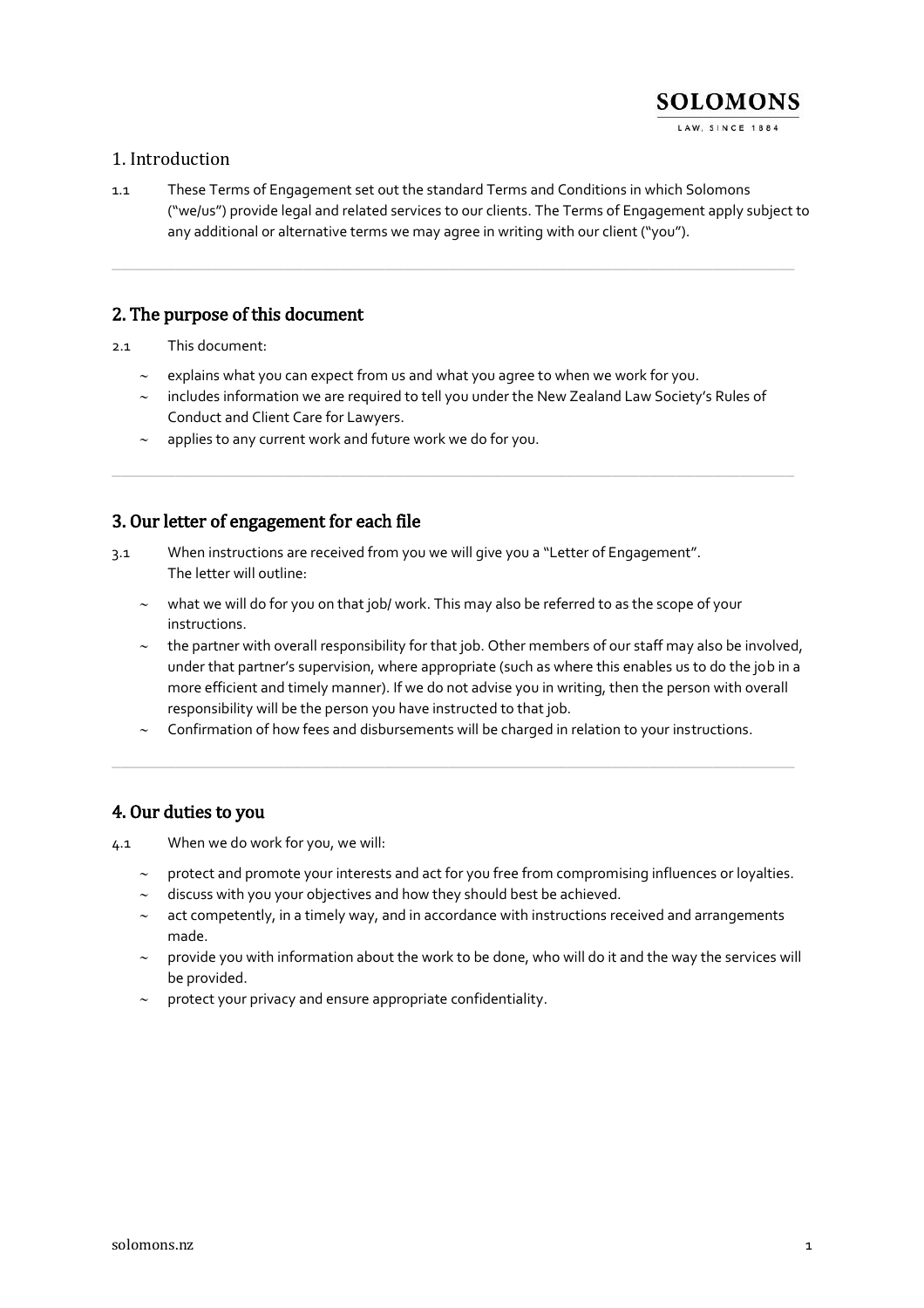

- $\sim$  give you clear information and advice.
- keep you informed about the work being done and advise you when it is completed.
- charge you a fee that is fair and reasonable and let you know how and when you will be billed.

- let you know how to make a complaint and deal with any complaint promptly and fairly.
- 4.2 The obligations lawyers owe to their clients are described in the Rules of Conduct and Client Care for Lawyers. Those obligations are subject to other overriding duties, including duties to the courts and the justice system.
- 4.3 Our duties are owed to you, the client named in our Letter of Engagement. Nobody else (such as family members, shareholders, directors or related companies) can rely on our advice without our written consent.

 $\mathcal{L}_\text{max}$  and  $\mathcal{L}_\text{max}$  and  $\mathcal{L}_\text{max}$  and  $\mathcal{L}_\text{max}$  and  $\mathcal{L}_\text{max}$  and  $\mathcal{L}_\text{max}$ 

# 5. Your privacy and confidentiality

- 5.1 We will hold in confidence all information concerning you or your affairs that we acquire during the course of acting for you. We will not disclose any of this information to any other person except:
	- $\sim$  to the extent necessary or desirable to enable us to carry out your instructions.
	- to the extent required by law or by the Law Society's Rules of Conduct and Client Care for Lawyers.
- 5.2 Confidential information concerning you will as far as practicable be made available only to those within our firm who are providing legal services for you.
- 5.3 We will not disclose to you confidential information we hold in relation to any other client. If this has the potential to create a conflict of interest in terms of our obligations to you or another client, we will address this in accordance with the Law Society Rules of Conduct and Client Care.

\_\_\_\_\_\_\_\_\_\_\_\_\_\_\_\_\_\_\_\_\_\_\_\_\_\_\_\_\_\_\_\_\_\_\_\_\_\_\_\_\_\_\_\_\_\_\_\_\_\_\_\_\_\_\_\_\_\_\_\_\_\_\_\_\_\_\_\_\_\_\_\_\_\_\_

# 6. Who we can accept instructions from

- 6.1 Unless you let us know otherwise:
	- $\sim$  if you are a company, we can accept instructions from any of your directors or any other person you have authorised to instruct us
	- $\sim$  if you are a trust, we can accept instructions from any of your trustees or officers
	- $\sim$  if you are a partnership, we can accept instructions from any of your partners or officers

\_\_\_\_\_\_\_\_\_\_\_\_\_\_\_\_\_\_\_\_\_\_\_\_\_\_\_\_\_\_\_\_\_\_\_\_\_\_\_\_\_\_\_\_\_\_\_\_\_\_\_\_\_\_\_\_\_\_\_\_\_\_\_\_\_\_\_\_\_\_\_\_\_\_\_

 $\sim$  if you are a couple, we can accept instructions from either of you.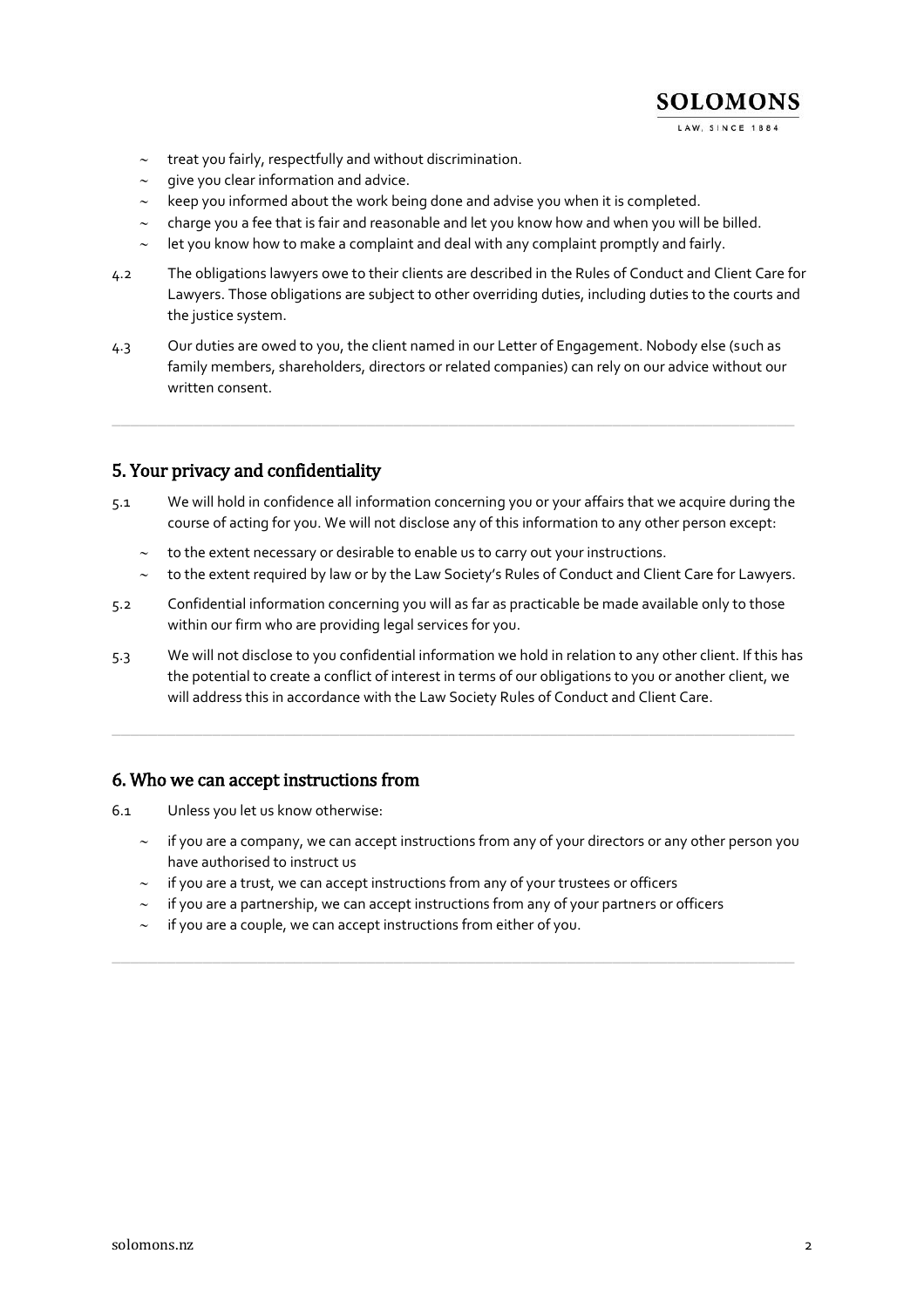# 7. Verifying your identity

- 7.1 Under the Anti-Money Laundering and Countering Financing of Terrorism Act 2009 (AMLCFT Act) we are required to verify your identity, and in some circumstances the source of funds for a transaction. This is referred to in the AMLCFT Act as 'customer due diligence'.
- 7.2 You authorise us to collect information from you, and use that information, to undertake customer due diligence and carry out any ongoing monitoring required under the AMLCFT Act. You accept that we may use a third party service provider to assist us with this due diligence process and any ongoing monitoring, and that this may incur a charge that may be passed on to you.
- 7.3 You acknowledge that we cannot act (or continue to act) for you, or complete any transactions through our trust account for you, until customer due diligence has been completed.

 $\mathcal{L}_\text{max}$  and  $\mathcal{L}_\text{max}$  and  $\mathcal{L}_\text{max}$  and  $\mathcal{L}_\text{max}$  and  $\mathcal{L}_\text{max}$  and  $\mathcal{L}_\text{max}$ 

# 8. Our fees and expenses

- 8.1 We do not charge a fee for attending to a new will or a will update other than in particularly complex circumstances. If we believe your instructions are complex, we will advise you of this, and advise you of the likely fee for attending to your instructions. In the vast majority of cases, wills and updates of wills are completed at no charge.
- 8.2 Where a fee is payable we will charge you a fair and reasonable fee for the services provided. In determining the fee, the following may be taken into account:
	- $\sim$  the time and labour expended at an hourly rate
	- $\sim$  the skill, specialised knowledge, and responsibility required to perform the
	- $\sim$  services properly
	- the importance of the matter to you and the results achieved
	- $\sim$  the urgency and circumstances in which the matter is undertaken and any time limitations imposed, including those imposed by you
	- $\sim$  the degree of risk assumed by us in undertaking the services including the
	- $\sim$  amount or value of the property involved
	- the complexity of the matter and the difficulty or novelty of the questions involved
	- $\sim$  the experience, reputation and ability of the members of our firm working on your matter
	- $\sim$  the possibility that the acceptance of the particular instructions will preclude engagement of us by other clients
	- $\sim$  whether the fee is fixed or conditional
	- any quote or estimate of fees given by us
	- $\sim$  any fee agreement entered into between you and us
	- $\sim$  the reasonable costs of running our firm
	- the fee customarily charged in the market and locally for work similar to yours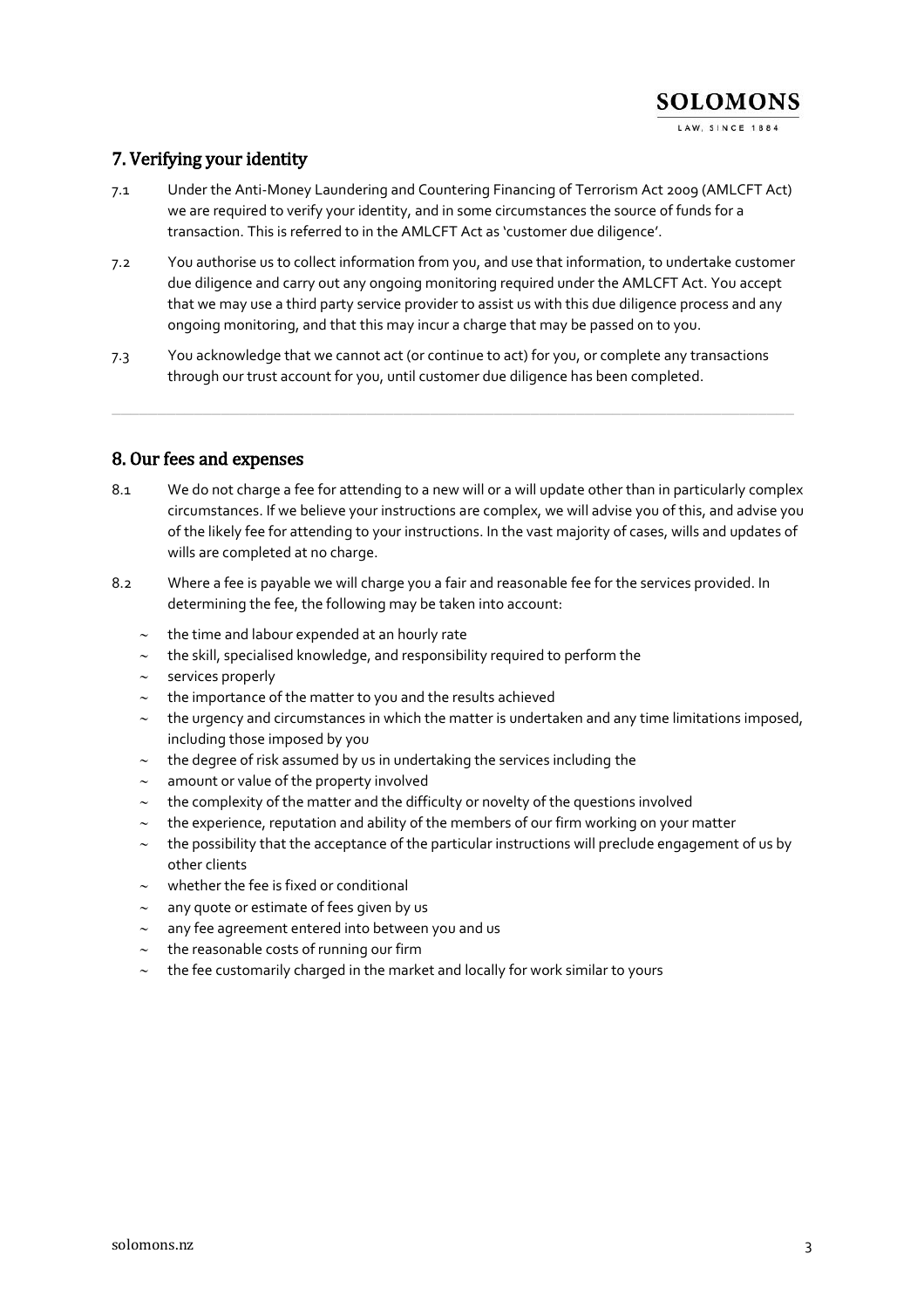# **SOLOMONS**

LAW, SINCE 1884

- 8.3 In some cases, where it is possible to define precisely the scope of work involved in a particular matter and there are few variables, we may provide a fixed quote.
- 8.4 If you have any questions about our fees please ask.
- 8.5 Unless we state otherwise, our fees, estimates and hourly rates do not include GST or office expenses and disbursements, which are payable by you.
- 8.6 We charge an administration/file opening fee. This will likely cover basic office expenses for most types of instructions. Office expenses over this amount will be invoiced and accounted for separately on our invoices as required.
- 8.7 When we work for you, we may have to cover some expenses or make other payments on your behalf (such as search fees, registration fees, travel costs, court charges and agent's fees). These will be included separately in our account to you.
- 8.8 Fees, hourly rates, office expenses and disbursements may change from time to time without notice.
- 8.9 In some cases, you may be eligible for legal aid. If you want to apply for legal aid, we may refer you to another firm as we do not carry out legal aid work.
- 8.10 If the engagement letter specifies a fixed fee, we will charge this for the agreed scope of our services. Work which falls outside that scope will be charged on an hourly rate basis. We will advise you as soon as reasonably practicable if it becomes necessary for us to provide services outside the agreed scope and if requested, give you an estimate of the likely amount of the further costs.
- 8.11 Where our fees are calculated on an hourly basis, the hourly rates are set out in our engagement letter.

\_\_\_\_\_\_\_\_\_\_\_\_\_\_\_\_\_\_\_\_\_\_\_\_\_\_\_\_\_\_\_\_\_\_\_\_\_\_\_\_\_\_\_\_\_\_\_\_\_\_\_\_\_\_\_\_\_\_\_\_\_\_\_\_\_\_\_\_\_\_\_\_\_\_\_

# 9. Paying your account

- 9.1 We issue accounts monthly and on completion of a job. We may also send you an account when we incur a significant expense.
- 9.2 Our accounts must be paid within 14 days of the date of our account.
- 9.3 If you have any questions about an account, please contact us straight away.
- 9.4 Sometimes we may require you to pay fees, office expenses and disbursements in advance. If we do, we will hold your payment in our trust account and only deduct our fees, office expenses and disbursements when we issue you an account.
- 9.5 If we hold funds in our trust account on your behalf (including any judgment, sale proceeds, settlement amount or other money) any fees, office expenses or disbursements we have issued you an account for may be deducted.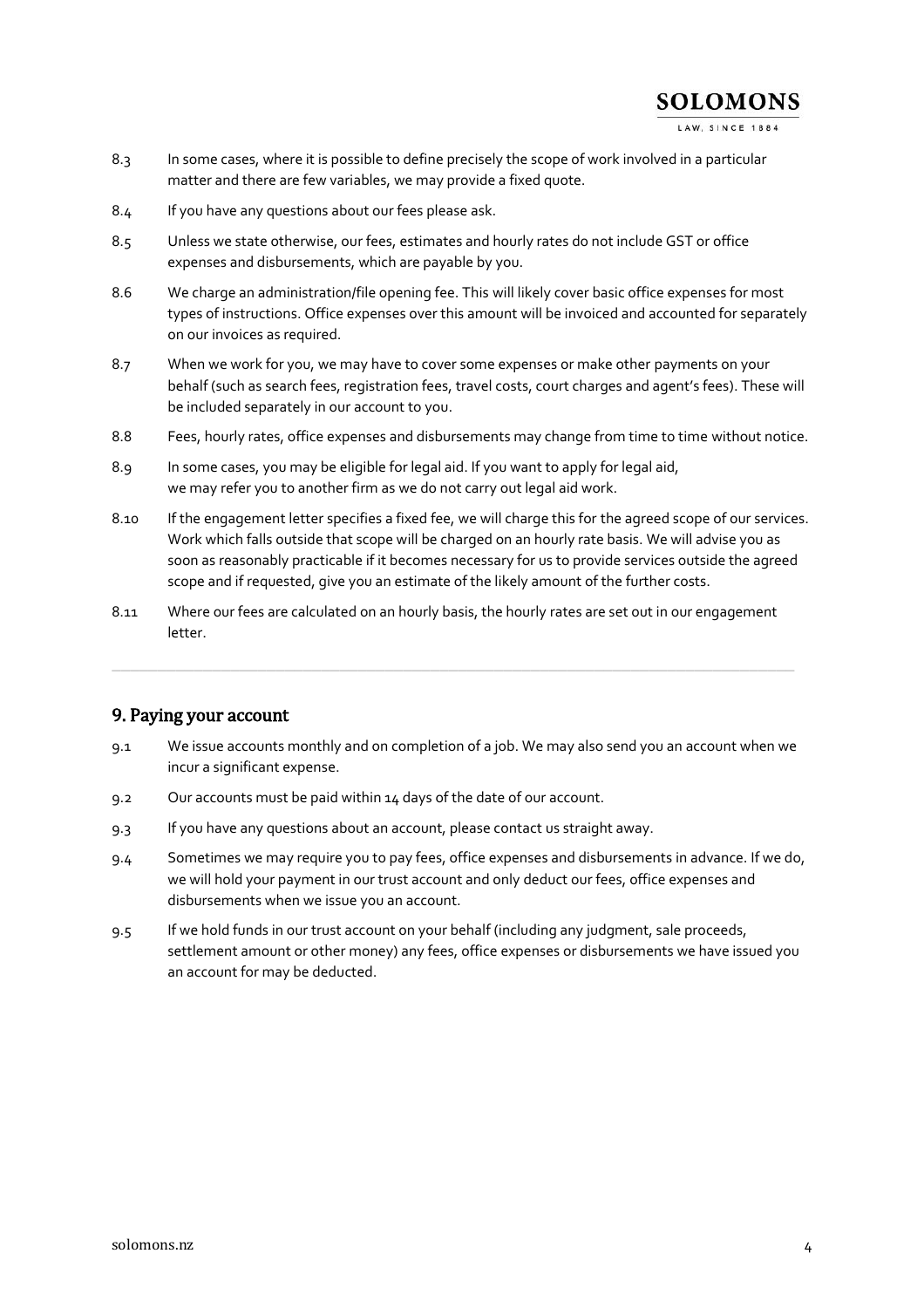# **SOLOMONS**

#### LAW, SINCE 1884

- 9.6 We may charge interest on unpaid accounts at the rate of 15% calculated on a daily basis and charged monthly. We may take action to recover unpaid accounts and charge you the cost of that recovery.
- 9.7 Any failure or delay by us to charge interest on an unpaid account or to exercise any of our other rights will not operate as a waiver of those rights.
- 9.8 At your request or with your approval, we may send our accounts to a third party to pay on your behalf. You are still responsible for payment by the due date if the third party does not pay us.

 $\mathcal{L}_\text{max}$  and  $\mathcal{L}_\text{max}$  and  $\mathcal{L}_\text{max}$  and  $\mathcal{L}_\text{max}$  and  $\mathcal{L}_\text{max}$  and  $\mathcal{L}_\text{max}$ 

#### 10. Money handling procedures

- 10.1 We maintain a trust account for all funds we hold on behalf of clients.
- 10.2 If we hold funds on your behalf, you may instruct us to place them on interest-bearing deposit with our bank where this is reasonable and practicable. We are not responsible for obtaining the best interest rate available or for any loss of interest you suffer as a result of delay in placing your funds in an interest-bearing deposit.
- 10.3 We charge a 10% administration fee on the net interest earned on funds held in an interest-bearing deposit.
- 10.4 Withholding tax will be deducted on the interest earned and paid to IRD. If we have your IRD number you can elect to have withholding tax deducted at your applicable rate. If we do not have your IRD number we are required to deduct it at the default rate (which may be higher than your actual rate).
- 10.5 Where you transfer funds to our trust account in a foreign currency, we will convert those funds into New Zealand dollars at the prevailing exchange rate offered by our bank. We are not responsible for seeking or obtaining a better exchange rate.

\_\_\_\_\_\_\_\_\_\_\_\_\_\_\_\_\_\_\_\_\_\_\_\_\_\_\_\_\_\_\_\_\_\_\_\_\_\_\_\_\_\_\_\_\_\_\_\_\_\_\_\_\_\_\_\_\_\_\_\_\_\_\_\_\_\_\_\_\_\_\_\_\_\_\_

# 11. How we avoid conflicts of interest

- 11.1 When we do work for you, we will always protect and promote your interests.
- 11.2 Before we accept a job from you, we will do our best to find out if any conflict of interest exists.
- 11.3 If we find a conflict at any time, we will immediately let you know and tell you how we plan to deal with the conflict. That may mean we stop working for you, the other client or both.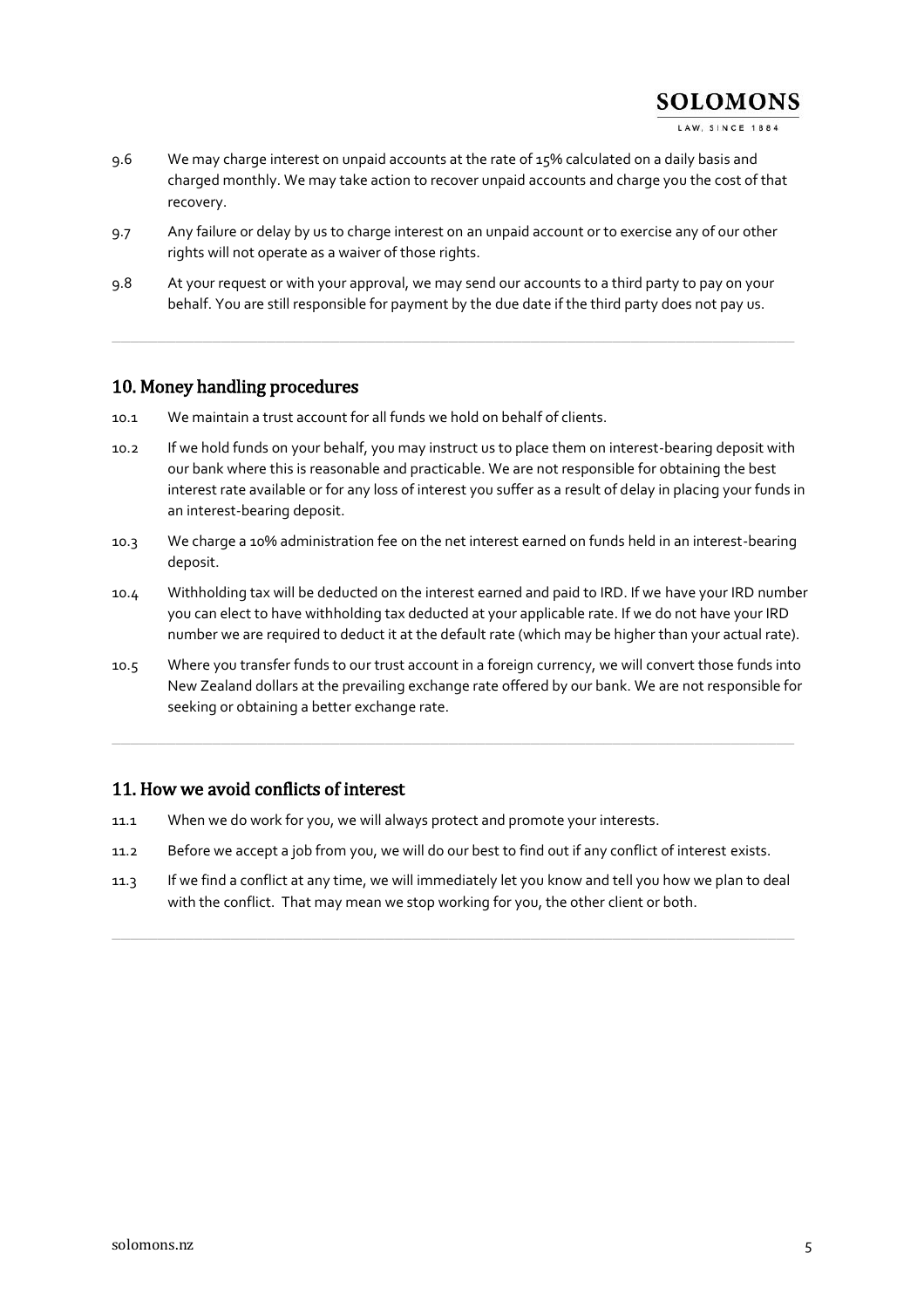

# 12. Scope of our work

- 12.1 We are not qualified to give:
	- $\sim$  investment advice you should get that advice from a qualified financial advisor
	- $\sim$  tax advice you should get that advice from your accountant or tax advisor
	- $\sim$  advice about foreign laws we can help you to contact a lawyer in the other country.

 $\mathcal{L}_\text{max}$  and  $\mathcal{L}_\text{max}$  and  $\mathcal{L}_\text{max}$  and  $\mathcal{L}_\text{max}$  and  $\mathcal{L}_\text{max}$  and  $\mathcal{L}_\text{max}$ 

- 12.2 Unless we agree to do so in writing, we will not:
	- $\sim$  remind you about dates (e.g. PPSR, lease or consent expiry dates)
	- $\sim$  update advice after it is given, unless requested to do so

## 13. Intellectual property

13.1 Unless we agree otherwise:

- $\sim$  we retain ownership of all opinions, documents and other intellectual property created by us
- $\sim$  you must not provide our advice to others (such as using our opinions in any public document or statement)

#### 14. Electronic communications

14.1 We may correspond with you and others by electronic communication, unless you instruct us not to do so. As you are aware, electronic communications cannot be guaranteed to be secure. We will take all reasonable care but will not be responsible for any of the risks associated with electronic communication.

\_\_\_\_\_\_\_\_\_\_\_\_\_\_\_\_\_\_\_\_\_\_\_\_\_\_\_\_\_\_\_\_\_\_\_\_\_\_\_\_\_\_\_\_\_\_\_\_\_\_\_\_\_\_\_\_\_\_\_\_\_\_\_\_\_\_\_\_\_\_\_\_\_\_\_

 $\mathcal{L}_\text{max}$  and  $\mathcal{L}_\text{max}$  and  $\mathcal{L}_\text{max}$  and  $\mathcal{L}_\text{max}$  and  $\mathcal{L}_\text{max}$  and  $\mathcal{L}_\text{max}$ 

# 15. How you can help us

- 15.1 You can help us by:
	- $\sim$  giving us clear instructions
	- $\sim$  asking if there is anything you are not sure of
	- $\sim$  telling us if you have any important time limits
	- $\sim$  dealing promptly with any questions we have
	- $\sim$  telling us if your contact details change
	- keeping in touch. Please ask if you are concerned about anything or do not hear from us when expected.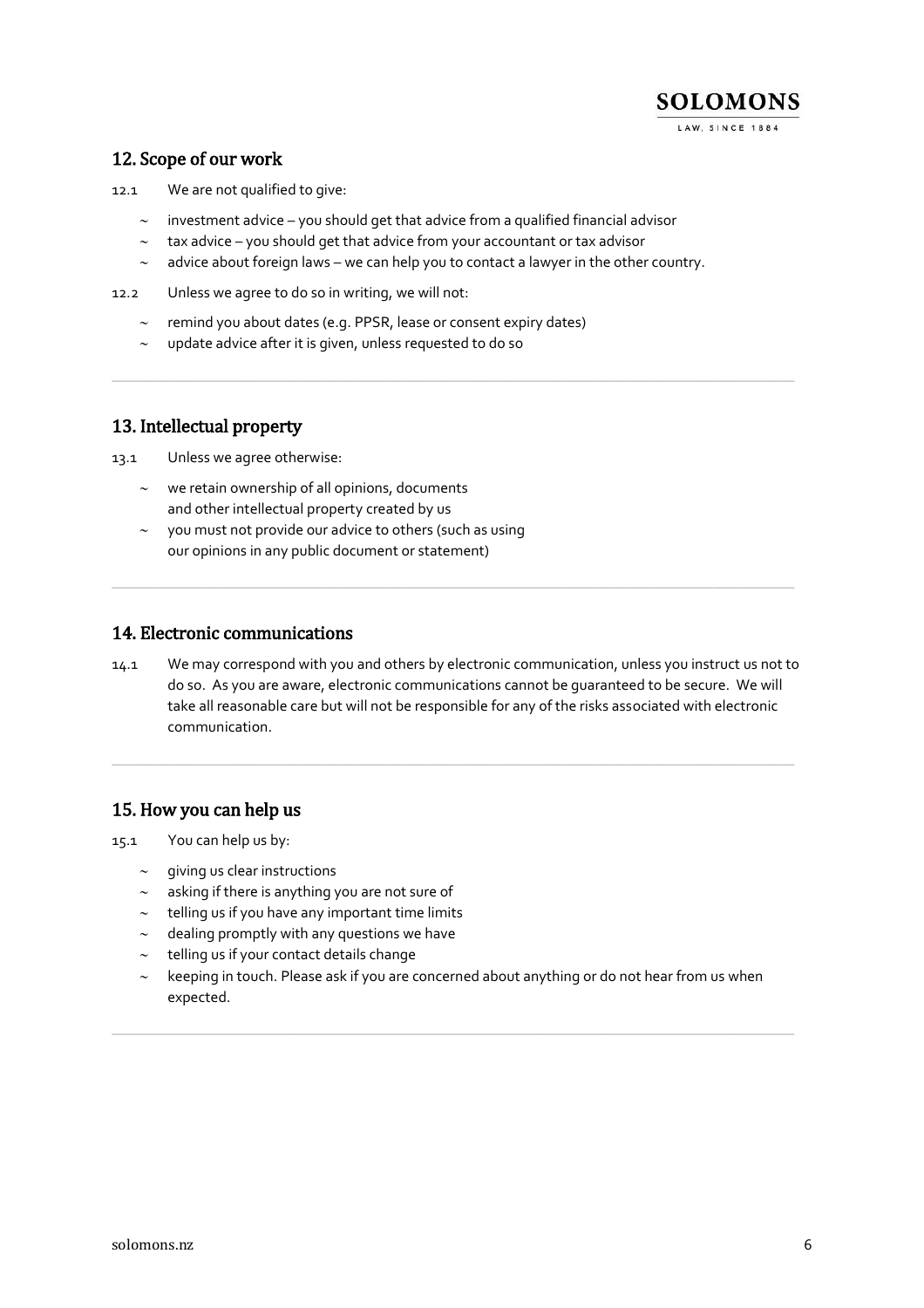# 16. Limitation of liability

- 16.1 The maximum aggregate amount that we will have to pay you is the amount set by the New Zealand Law Society as the minimum standard for the indemnity limit on our professional indemnity insurance. We will not have to pay you more than the maximum amount for anything caused by or resulting from anything we do or do not do, or delay in doing, whether or not it is contemplated or authorised by any agreement with you.
- 16.2 Where we are providing conveyancing services our services do not include advice in relation to the quality of any investment comprised in the property which is the subject of the conveyance. Should you wish to take advice on the quality of the investment we recommend that advice from a suitably qualified person be obtained.
- 16.3 We are not liable to you for consequential loss, including loss of profits, even if you advised us or we knew or should have known of the possibility of such loss.
- 16.4 These limitations apply to the extent permitted by law, whatever you are claiming for and however liability arises or might arise if not for this clause (whether in contract, or tort, negligence, equity, or otherwise).

 $\mathcal{L}_\text{max}$  and  $\mathcal{L}_\text{max}$  and  $\mathcal{L}_\text{max}$  and  $\mathcal{L}_\text{max}$  and  $\mathcal{L}_\text{max}$  and  $\mathcal{L}_\text{max}$ 

# 17. Ending of our engagement

- 17.1 You may end our engagement at any time by giving us notice.
- 17.2 If we have good cause, we may decide to stop working for you, such as if you:
	- $\sim$  do not provide us with instruction promptly
	- $\sim$  are unable to, or do not, pay our fees as agreed
	- against our advice, act in a way we believe is inconsistent with our fundamental obligations as lawyers or highly imprudent (this does not apply to litigation).
- 17.3 If we decide to stop working for you, we will give you reasonable notice and help you find another lawyer.
- 17.4 Before you take your records, you need to pay our fees for the work we have done for you. We may keep a copy of any records you take.

\_\_\_\_\_\_\_\_\_\_\_\_\_\_\_\_\_\_\_\_\_\_\_\_\_\_\_\_\_\_\_\_\_\_\_\_\_\_\_\_\_\_\_\_\_\_\_\_\_\_\_\_\_\_\_\_\_\_\_\_\_\_\_\_\_\_\_\_\_\_\_\_\_\_\_

- 17.5 The enforceability of these terms is not affected by:
	- $\sim$  the ending of our engagement
	- $\sim$  any changes to our partners or the incorporation of our firm

# 18. Storing records

18.1 You authorise us to destroy all files and documents about a job seven years after that instruction has been completed. We may destroy paper files or documents earlier if we have an electronic copy of them. We will not destroy any documents we have agreed to hold in safe custody for you (such as wills).